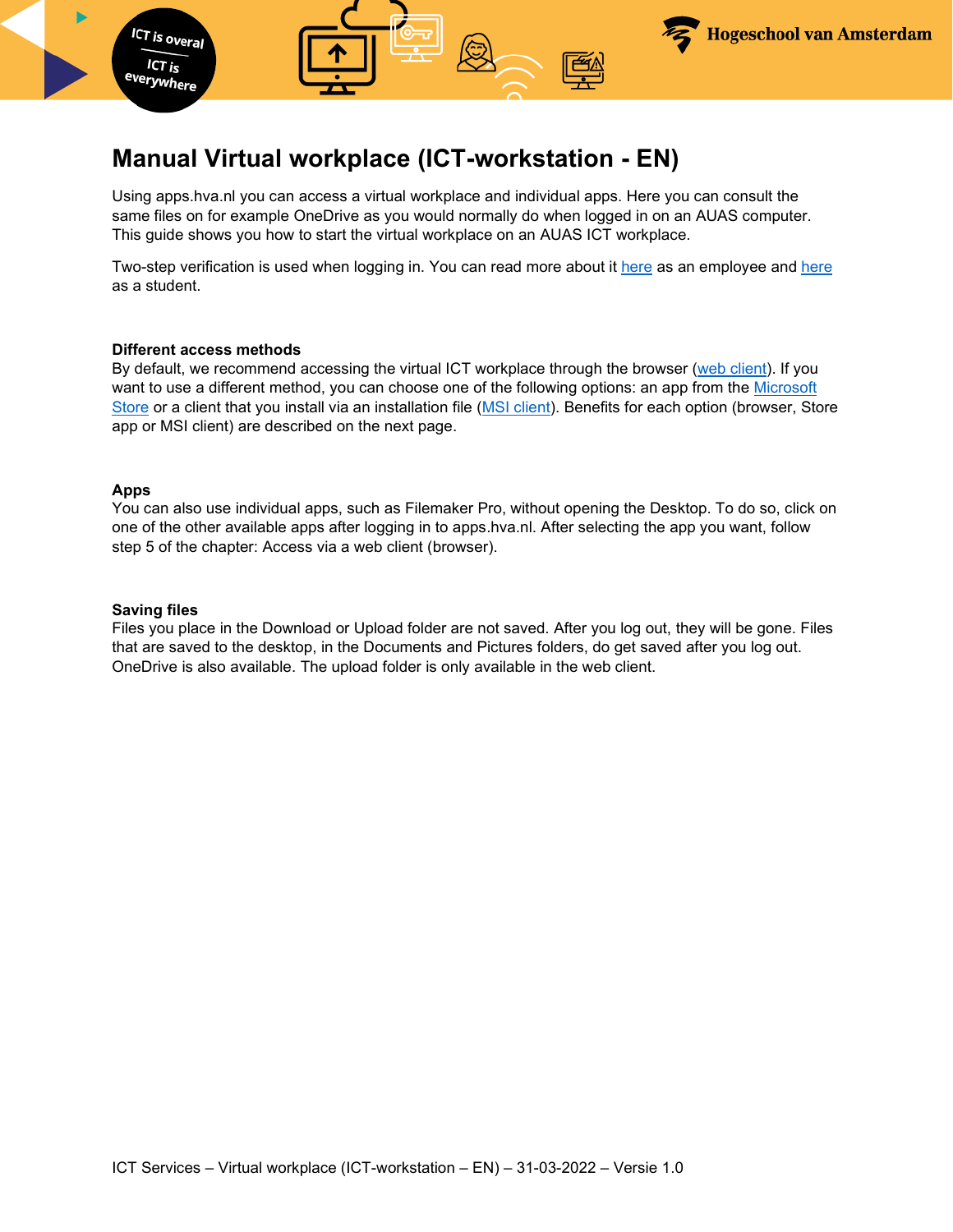

## **Benefits per client**

For managed ICT workstations, you can use three different clients, each with its own characteristics and benefits.

### **Access via a web client (browser)**

**Installation** 

**ICT** is overal  $ICT$  is <sup>everywhere</sup>

- No installation is required for. It works from the browser for any operating system and is quickly accessible. The link is: <https://apps.hva.nl/>
- Local files
	- Access to local disks of the managed ICT workplace is limited from the virtual ICT workplace environment. This is done per file via the Upload button. The file that you upload from your own workstation via this button ends up in the Upload folder.
	- Caution! The contents of the Upload folder are not saved when you log out.
- For heavy graphically intense applications (GPU), such as AutoCAD, Solidworks, Inventor or HSMWorks, we advise you to use the web client.

### **Access via the Store app**

- Installation
	- Installation takes place via the Microsoft Store.
- Local files
	- You do not have access to local files.
- For heavy graphically intense applications (GPU), such as AutoCAD, Solidworks, Inventor or HSMWorks, we advise you to use the web client.

### **Access via the MSI-client**

- **Installation** 
	- You can easily download and install the app. The virtual ICT workplace is then accessed via a Subscribe button.
- Local files
	- You can access local files/drives. These are automatically linked.
- This client provides support for working with multiple displays.
- With this client, applications are also integrated in the local start menu of the managed ICT workplace.
- For heavy graphically intense applications (GPU), such as AutoCAD, Solidworks, Inventor or HSMWorks, we advise you to use the web client.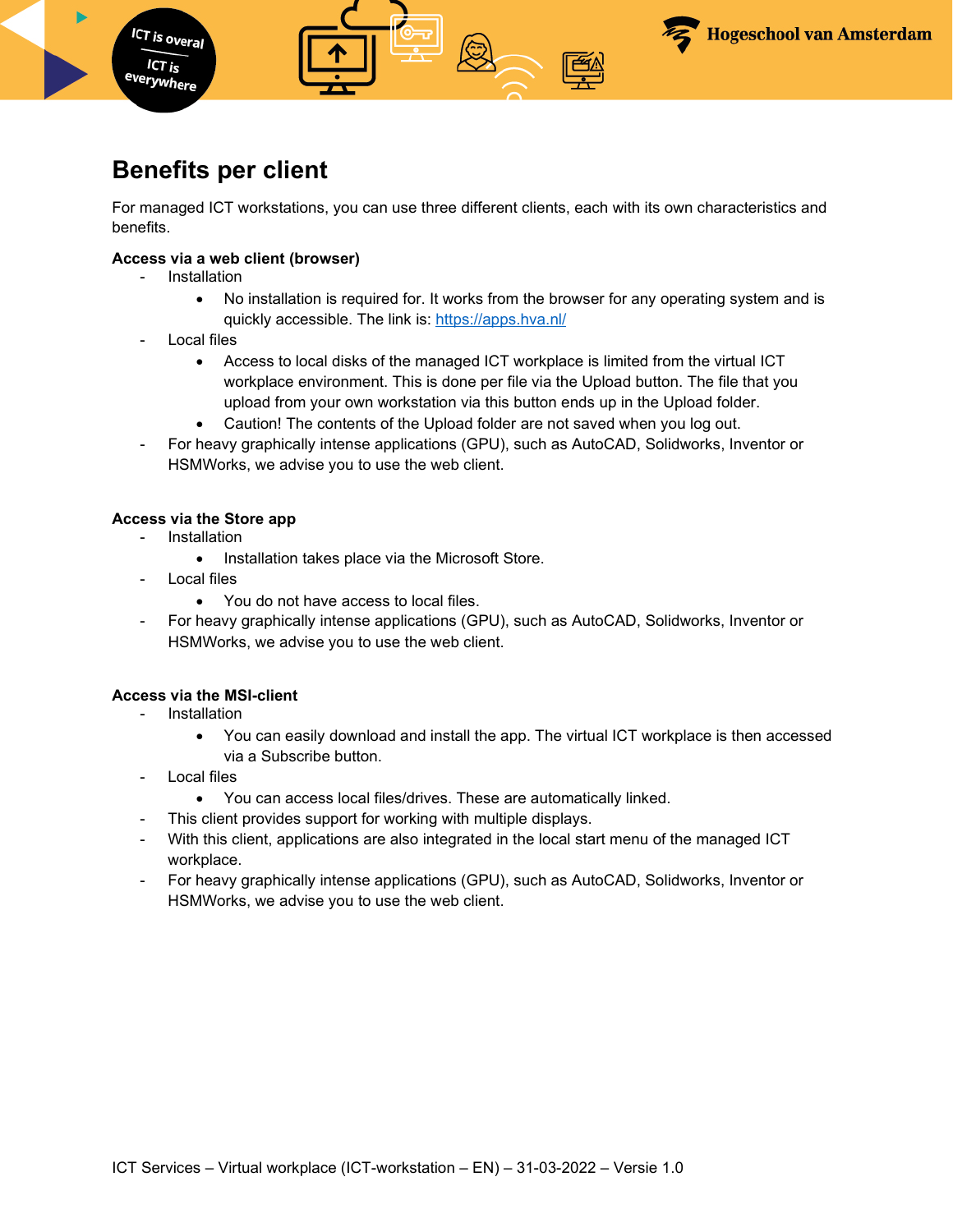

## <span id="page-2-0"></span>**Access via a web client (browser)**

1. Open a **browser** (such as Edge) and go to [https://apps.hva.nl.](https://apps.hva.nl/) Enter your AUAS email address and choose **Next**.

| <b>Microsoft</b>           |             |
|----------------------------|-------------|
| Sign in                    |             |
| @hva.nl                    |             |
| Can't access your account? |             |
|                            |             |
|                            | <b>Next</b> |

2. Enter your **password** here and choose **Sign in**.

| Sign in with your AUAS email address or<br>AUAS-ID (without @hva.nl |  |
|---------------------------------------------------------------------|--|
| @hva.nl                                                             |  |
|                                                                     |  |
| Sign in                                                             |  |

3. You now need to approve the request. Go to your mobile device and approve the sign in request.



4. Click on the **Desktop** icon to open the virtual workspace.



5. Choose which resources you want to give access to and click **Allow**.

| Access local resources                                                      |       |        |  |
|-----------------------------------------------------------------------------|-------|--------|--|
| Allow the remote computer to access the following resources on my computer: |       |        |  |
| Clipboard<br>Printer                                                        |       |        |  |
| File transfer                                                               |       |        |  |
| Don't ask me again for connections to this computer                         |       |        |  |
|                                                                             | Allow | Cancel |  |

6. The virtual workstation is now loading.



7. You are now logged in and you can get started with the AUAS virtual workspace.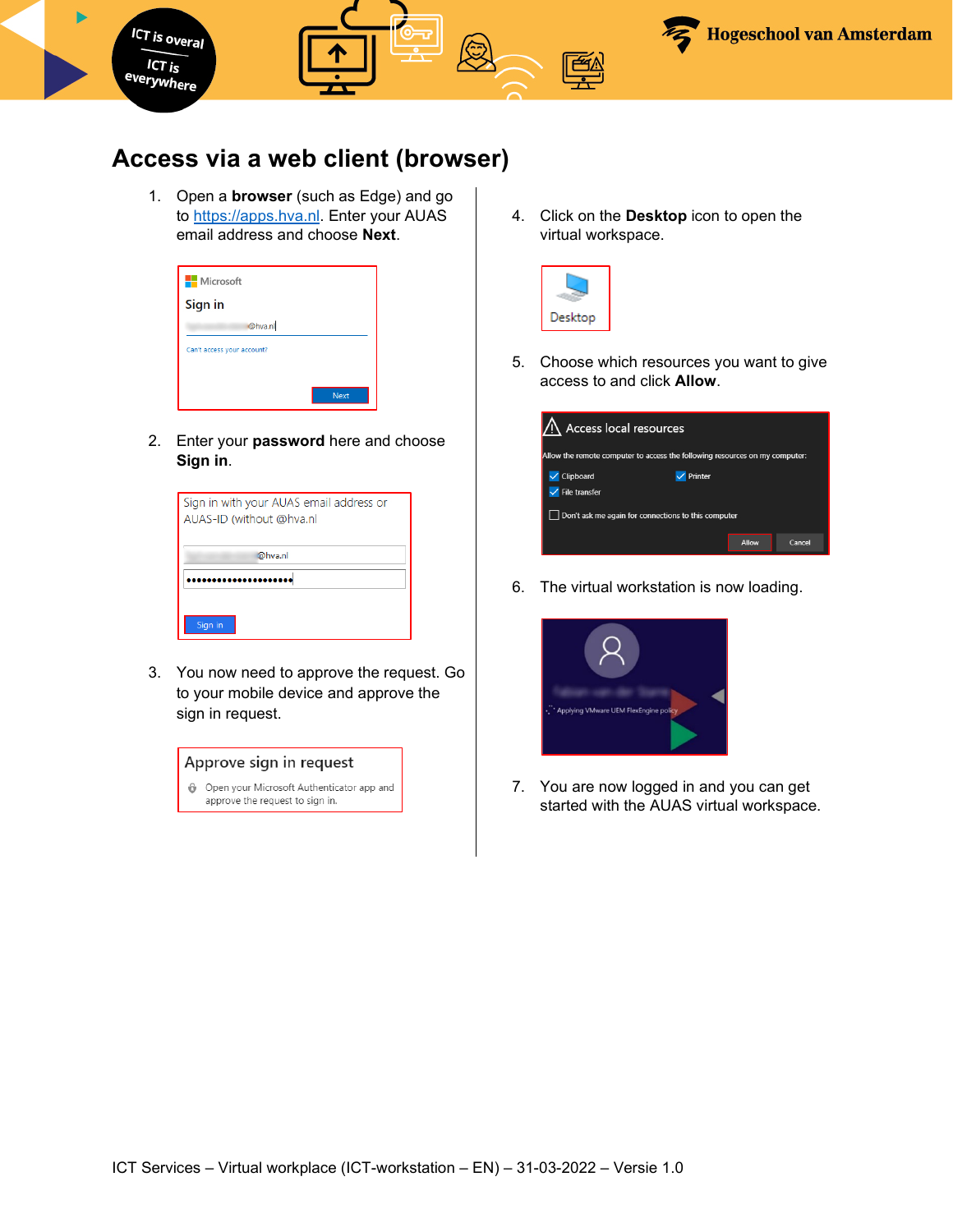

# **Upload local files with the web client**

- 1. Log into the Virtual ICT workplace using [this method.](#page-2-0)
- 2. Click the **Upload button** at the top right**.**



- 3. Select the desired file and choose **Open**.
- 4. Open the **File Explorer** via the icon on the desktop.



5. Click on **Remote Desktop Virtual Drive on RDWebClient.** 



6. Open the **Uploads** folder.



7. The uploaded file can be found here.

*Caution! The contents of the Upload folder will not be saved when you log out.*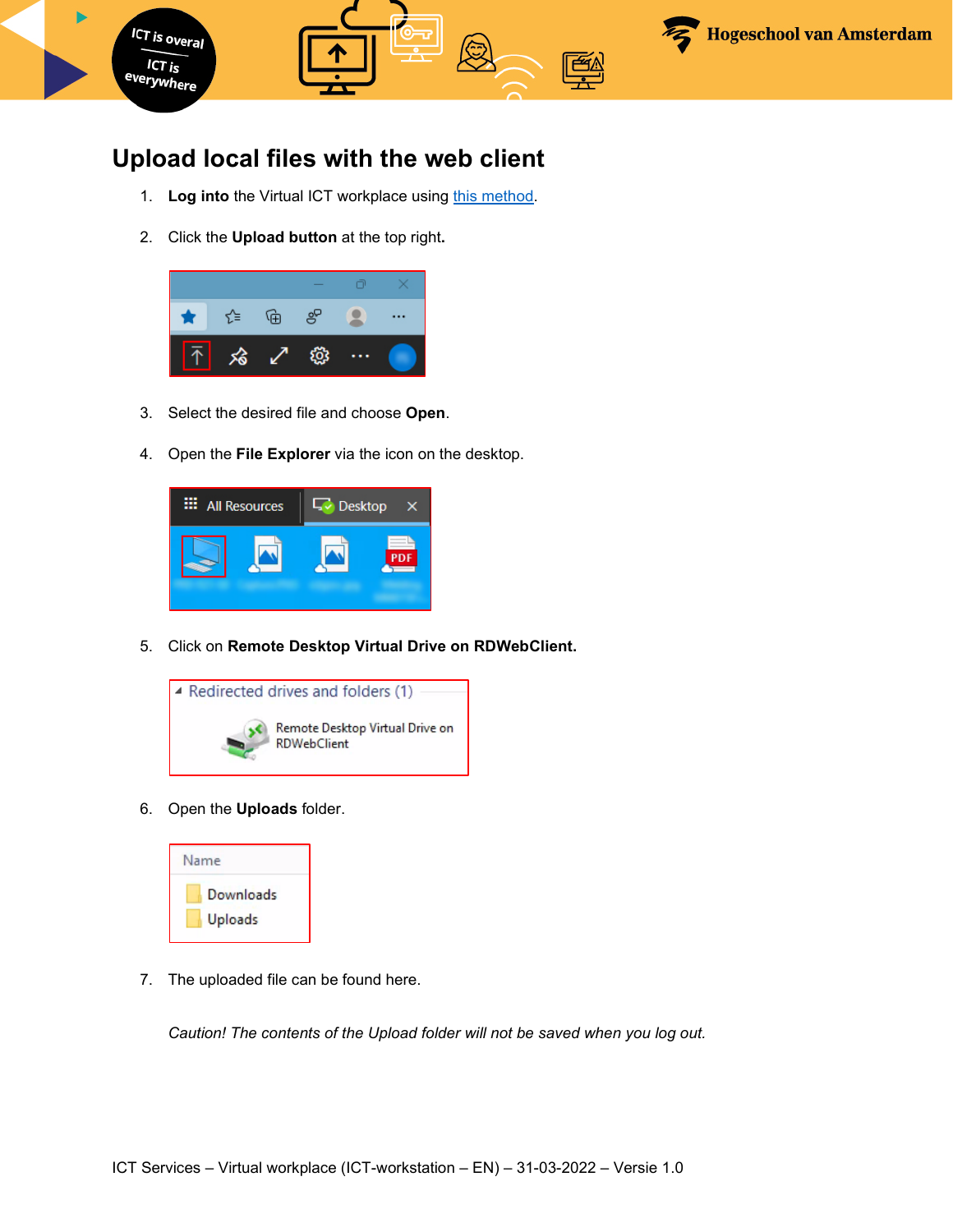

## <span id="page-4-0"></span>**Access via the Store app**

1. Open the **Start menu.**



2. Open the **Store**.



3. Click on **Microsoft Remote Desktop**



4. Click on **Install.**



5. When the app is installed, you can press **Launch**.



6. Click on **Add.**



7. Select **Workspaces.** 



8. Enter the following **Workspace URL**: [https://rdweb.wvd.microsoft.com](https://rdweb.wvd.microsoft.com/)



9. Click on **Subscribe.** 



10. You will now be asked to choose an account. Choose your **AUAS-account**.

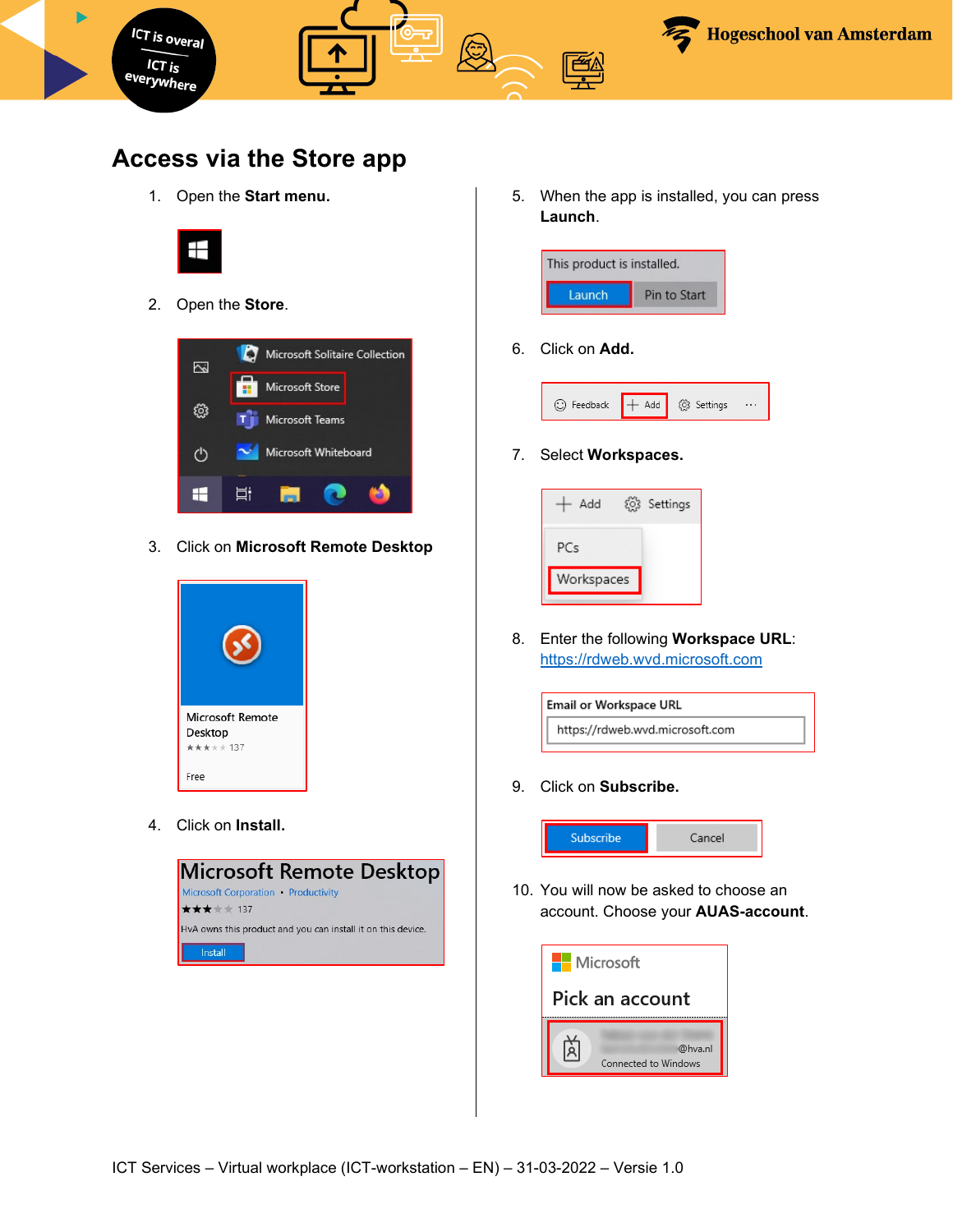

11. You now need to approve the request. Go to your mobile device and approve the sign in request.

### Approve sign in request



12. The Workspace is ready for use. Click on the **Desktop** icon to open the virtual workspace.



13. On the next screen, choose **Active Directory**.



14. You will be asked to log in again. Enter the **password** for your AUAS ID and click **Sign in**.

| <b>Amsterdam University</b><br>of Applied Sciences                  |  |  |
|---------------------------------------------------------------------|--|--|
| Sign in with your AUAS email address or<br>AUAS-ID (without @hva.nl |  |  |
| @hva.nl                                                             |  |  |
|                                                                     |  |  |
| Sign in                                                             |  |  |

- 15. On the next screen, choose **Connect**.
- 16. The virtual workstation is now loading.



17. You are now logged in and you can get started with the AUAS virtual workspace.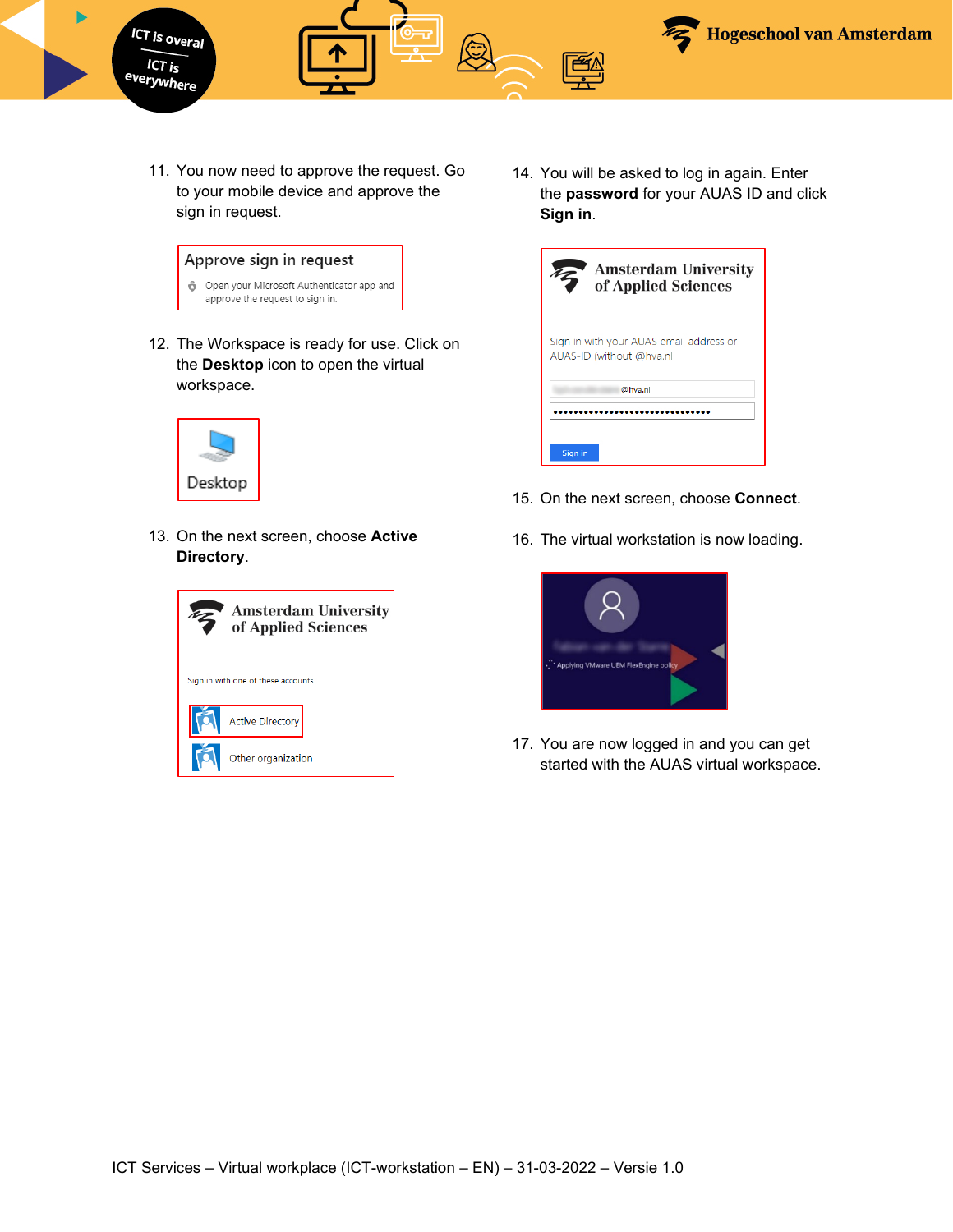

# <span id="page-6-0"></span>**Access via the MSI-client**

- 1. **Download** the MSI client from [this link.](https://go.microsoft.com/fwlink/?linkid=2068602)
- 2. Open the **installation file**.



- 3. Choose **Next.**
- 4. Check **I accept the terms in the license agreement aan** and choose **Next.**



- 5. Click on **Install.**
- 6. Click on **Finish.**
- 7. Click on **Subscribe.**



8. You will now be asked to choose an account. Choose your **AUAS account**.



9. The Workspace is ready for use. Double click on the **Desktop** icon to open the virtual workspace.



10. The virtual workstation is now loading.



11. You are now logged in and you can get started with the AUAS virtual workspace.